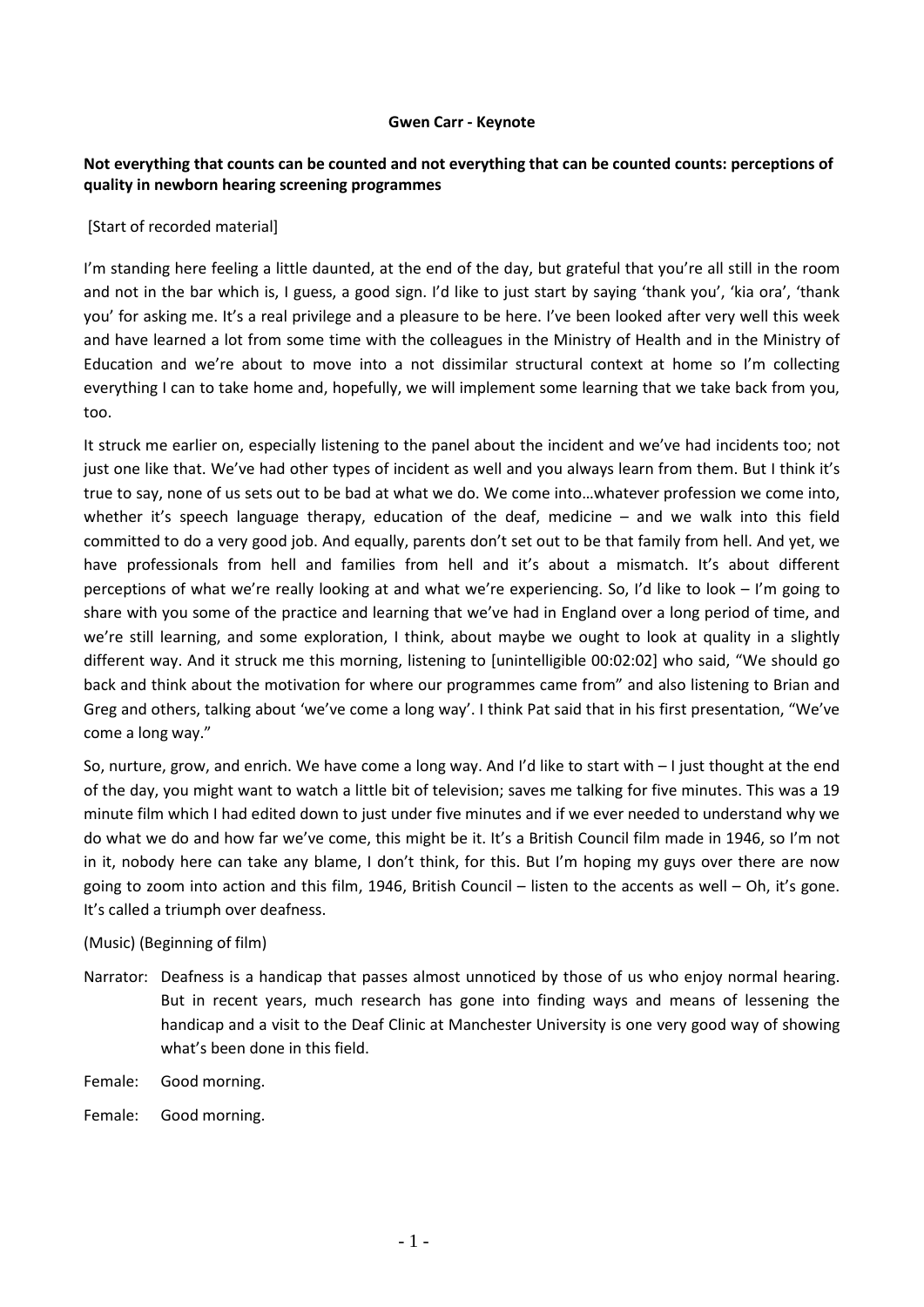- Female: Will you put the telephone to your ear, like that? When you hear a sound in the telephone, put up your finger and put your finger down when the sound stops. I want to find the quietest sound you can hear.
- Narrator: Mrs Wilson has been sent to the University Clinic by her doctor to find out how much hearing she has left and what use she can make of it. Hearing tests are made with an audiometer which produces a series of pure tones from very low to very high and they can be varied from very soft to very loud. The patient listens carefully and assists in the job of measuring accurately the amount of hearing which is still left in each ear. The audiometer test is already showing that Mrs Wilson has sufficient hearing left for her to make use of a hearing aid. A further test is made. Mrs Wilson listens through various hearing aids of different design to a recorded voice which is reproduced through a loudspeaker at normal conversational loudness. Help for the deaf child is more complex and difficult. For the very young deaf child usually grows up to be dumb. This is Maureen, aged four. She was born deaf and hasn't yet learned to speak.
- Female: Watch Maureen. Go. Go. Go. Would you like to try? Now you try. That's right. Put it in there. Go. Go. Will you try her?
- Male: Go. Go. Go. Go. Go. Go. Go. Go. Go. Go.
- Narrator: The test proves that Maureen is very deaf; much deafer than Mrs Wilson. But Maureen's mother is reassured that her child need not grow up to be dumb if she will agree to send her to a special Junior School for the Deaf. The atmosphere of these special schools corresponds as near as possible to that of a school for normal children. The teacher speaks to the child at all times and there is no sign language or gesture. Soon the child adapts itself to the new circumstances and begins to look for and imitate speech. The first attempts of the born deaf child are often silent, as you see with Freda, aged three.

[unintelligible 00:07:08]

- Female: Where's the cow? Yes. The cow? Cow. Cow. Where's the aeroplane? Yes, aeroplane. Aeroplane. Where's the bear? Yes, bear. Yes.
- Narrator: One thing is now clear. Less than 50 years ago, very few of these children, whom you see here, would be talking. Still less would they be singing and dancing as they are today. We can all help in this work. A little sympathy and understanding for those whom we know to be deaf is, in itself, sufficient to spur them on to greater efforts and, thereby, help them further in their triumph over deafness.
- (Noise) (End of film)

It really makes you glad that we work in the times we work in, doesn't it? And it is an amusing film from many perspectives. It does make you smile and it makes you anti-nostalgic, if you like, but it also almost moves me to tears when I see that and children who were four and don't even…haven't discovered a voice and the fact that there seems to be a pride in the fact that these children don't gesture or sign. Because what it says is that these children have no communication and, therefore, no real relationships with their families. So, we have come a long way because this is today's era that we're operating in. We've got children being screened. We've got snug fitted hearing aids, on babies, very early giving them that opportunity to reach audibility. We've got the acceptance and recognition of sign as a language and a true tool to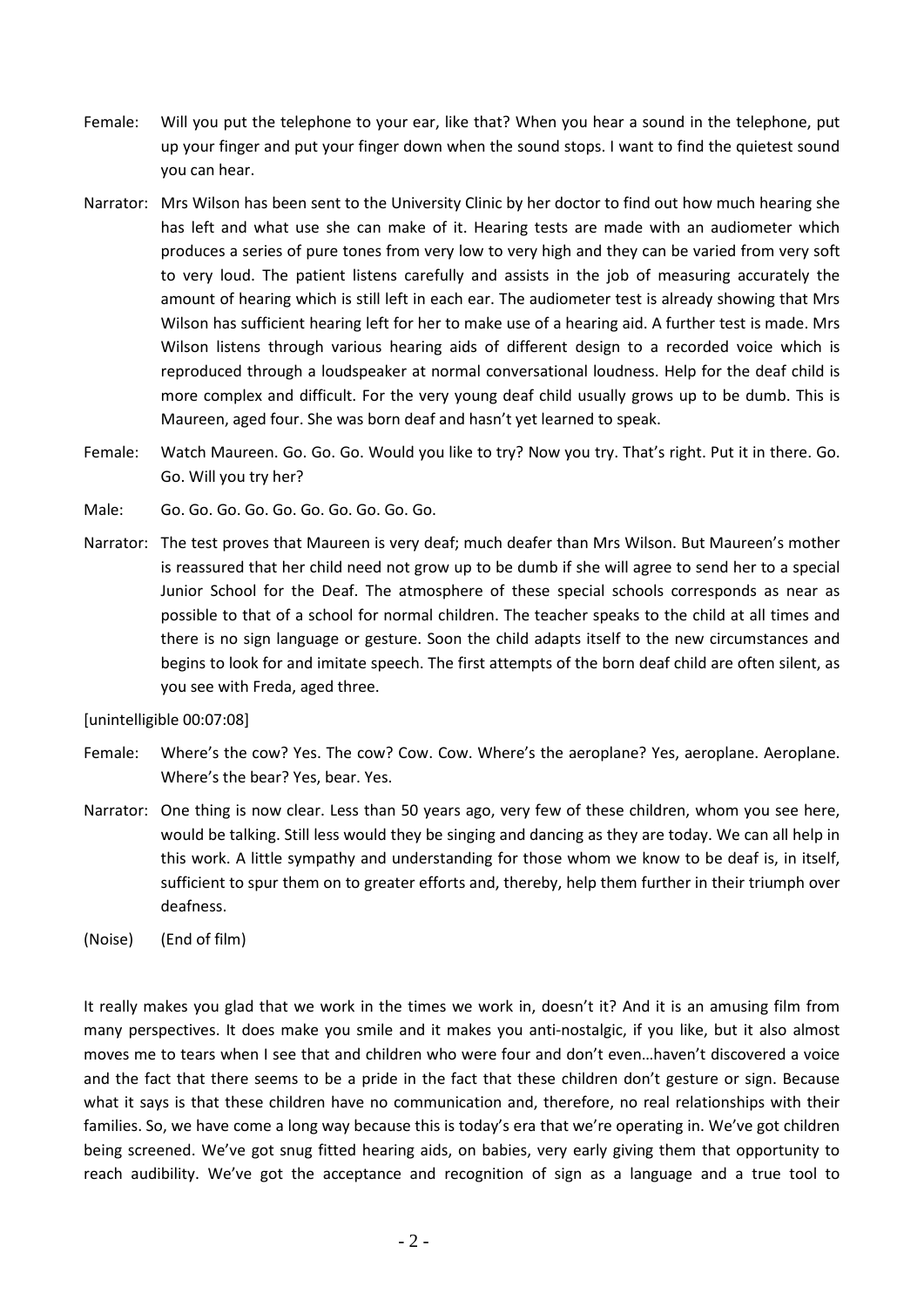communication and to social wellbeing. We have cochlear implants and we have very family focused services and the sorts of partnerships that we've heard about earlier on.

But, we live in difficult times and when Greg emailed me to ask me about coming to the Conference and I saw it was called Nurture, Grow, and Enrich, times at home, for us, have been very hard. I've been looking at your budgets this week. It's all looking grand in New Zealand and Australia. It's not looking grand in England. And we have some very difficult and challenging times. We have budget cuts. We have teachers of the deaf and our speech language therapists who are of an age and who are retiring and we don't have the professions coming through to the same extent. We've had pressures in audiology, thankfully, probably now being addressed. But we have had some difficult times. And every year, there's something called the Richard Dimbleby Lecture which is broadcast on the BBC. And last year, it was by Sir Paul Nurse who's President of the Royal Society and Paul Nurse was a geneticist and a true scientist and the Royal Society serves to promote science in its translational form for the real benefit of the public's health. And last year's lecture was called The New Enlightenment. And this was something that just struck me in our difficult times. It's often in mixed up and chaotic circumstances that the most creative work is done. Remember Harry Lime in The Third Man who said, "In Italy, for 30 years under the Borgias, they had warfare, terror, murder, bloodshed, but they produced Michael Angelo, Leonardo da Vinci and the Renaissance. In Switzerland, on the other hand, they had brotherly love. They had 500 years of democracy and peace. And what did that produce? The cuckoo clock. So, in these straitened times, when we are challenged, I think we just have to remember that we can actually do magnificent things and when things go wrong, we have to actually think it's possible to get the very best learning out of them.

So I'll just give you a little bit of a context about England and several people have said to me in the last couple of days, "Oh course, we look to England because you have a really good programme." Well, we think we do have a good programme. But the more I go round, the more I see there are things that other folks have got that we don't have. So, I'll be going home making a bit of a fuss. I won't be that person from hell but I will be being quietly assertive. So, our programme was fully implemented in 2006 and that completed a five phase roll-out that started in 2001 in different areas of the country. We're the pink bit, by the way. Several ditches and ponds, some way over. We've got 53.1 million births and that was the last official statistic; sorry, population and about 675,000 births annually. We have 115 local screening programmes. And those programmes – the actual screening element of the programme – rather like your own, here, is funded by the National Screening Committee directly from the Department of Health and then our follow on programmes are separately funded but we network and work in partnership with them so that our programme has that longitudinal view 0 to 3 years and into early intervention. And we have 33 nationally defined quality standards which were brokered by a multidisciplinary team of stakeholders from all the different professions and voluntary sectors and parents organisations and we utilised those to really guide the quality framework for the programme.

And when we finished rolling out in 2006, we started a quality assurance programme and we've now done four cycles of quality assurance. And rather like people on the panel were saying this afternoon, every time there are recommendations made to the sites and when we go back for the next visit, we look to see how far they've gone in their recommendations and we grade them. And we publish them so that it does do a lot to get the data in because we publish on whatever data we've got from them, and if the data is not well completed, it doesn't represent them well, so. Just so you know, our contact hearing aids are readily available, high quality, free at the point of delivery. We have a network of Cochlear Implant Centres. We have a model of provision similar to that in Australia and New Zealand where we have health provision, education provision, social care in the mix. In our context, a teacher of the deaf is usually the main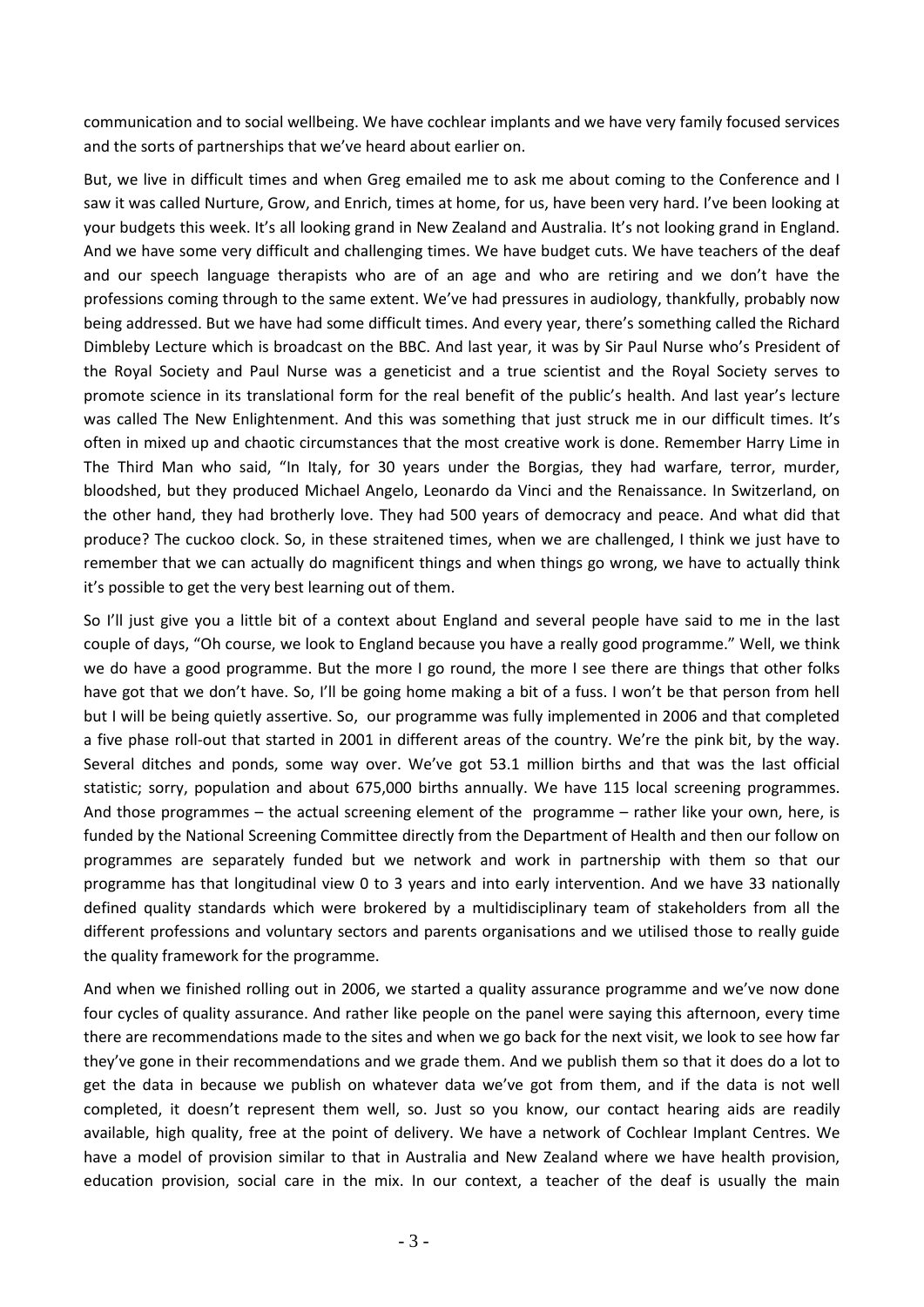intervention provider; in some areas, it may be speech and language therapy but it's a very similar methodology and we have the provision, at least theoretically, of a full range of communication options.

But, in April this year, we've transitioned out of the NHS so local services are still being delivered through the NHS framework but as a team, and as other screening teams, we've moved, as a unit, over into Public Health England. Now, sitting in the audience here, you'll think, "So what?" But for us, that's actually been quite a culture change, in one way, and we have not gone begrudgingly but we've gone with a level of anxiety about how it will affect our ways of operating. But it's been established to sort of separate it from the NHS and with a very strong remit – and I guess this is similar to yours – to actually reduce inequality and to really promote the nation's health and wellbeing. And the screening programmes have all transitioned into one of eight directorates. There are five directorates that are looking after, quite badly as far as I can see, so far. Things like HR and IT and payroll although we did get paid last month so I suppose that's something. And then there are three major delivery directorates: one specialising in evidence and knowledge and research; one specialising in children, young people, and families; and the one we've been put into which is health and wellbeing. Originally, it was called service improvement and population health. But a charismatic leader who we've stolen from the CDC (Centre for Disease Control) in the States, has come to rescue us and he's decided we will be called 'health and wellbeing'. And for me, that's a great thing to be called because it isn't …for me, deafness, and I will use the term deafness to mean the full range of hearing loss and if I say 'deaf children', I mean children might maybe bilaterally, unilaterally, from mild through to profound. So that's just the terminology we use. But for me, it is about wellbeing; wellbeing for families and wellbeing for children and deafness is not, in itself, a health issue. So I'm pleased to be in this directorate and I think it gives us lots of opportunities.

And at the same time, we've reorganised our services. So, we have separately from the cancer programmes although the cancer programmes are also in our directorate; we've got two non-cancer adult programmes – abdominal/aortic aneurism and diabetic eye screening – and then the antenatal and newborn are in two clusters. So newborn hearing screening is now with newborn infant physical examination screening and I have inherited the foetal anomaly screening programme in my group; and then sickle cell and thalassemia, a blood spot programme and infectious diseases in pregnancy are sitting in another group. But in reality, we are working together, probably for the first time. So, it was interesting for me to visit the National Screening Unit here and see this as a regular operational way of working which is clearly successful. And we have smaller targeted programme teams and bigger support teams looking at things like comms and training and something else – oh, quality. I shouldn't forget that. And there are opportunities and challenges for us. So this is our vision. I think it will probably resonate, to a large extent again, with yours. It's about improving outcomes for every child through high quality screening, good assessments, and family centred early intervention. And I think that's a concept that isn't necessarily …it's universally shared but not necessarily similarly understood, in many ways. So that's been something we've been trying to unpick. But it is about improving outcomes. And, in our context, I think it's when the Screening Committee put a lot of money into newborn hearing screening – it was a brave thing to do because the outcomes are not realised in the health domain. They're realised in the education and social care domains. So, the Department of Health won't necessarily save any money by their investment. But education and social care will, if all goes well.

And we have a number strategic aims. And, as you can see, they're fairly wide ranging. But I think, as strategic aims, they cover everything that we would really want to cover in a programme that seeks to, if you like, not necessarily save children's lives but certainly, massively transform children's lives. And we do want to promote and inform family friendly services and it is about enabling parents to make informed choices. So there are issues about the quality of information and knowledge and understanding to do that. And as a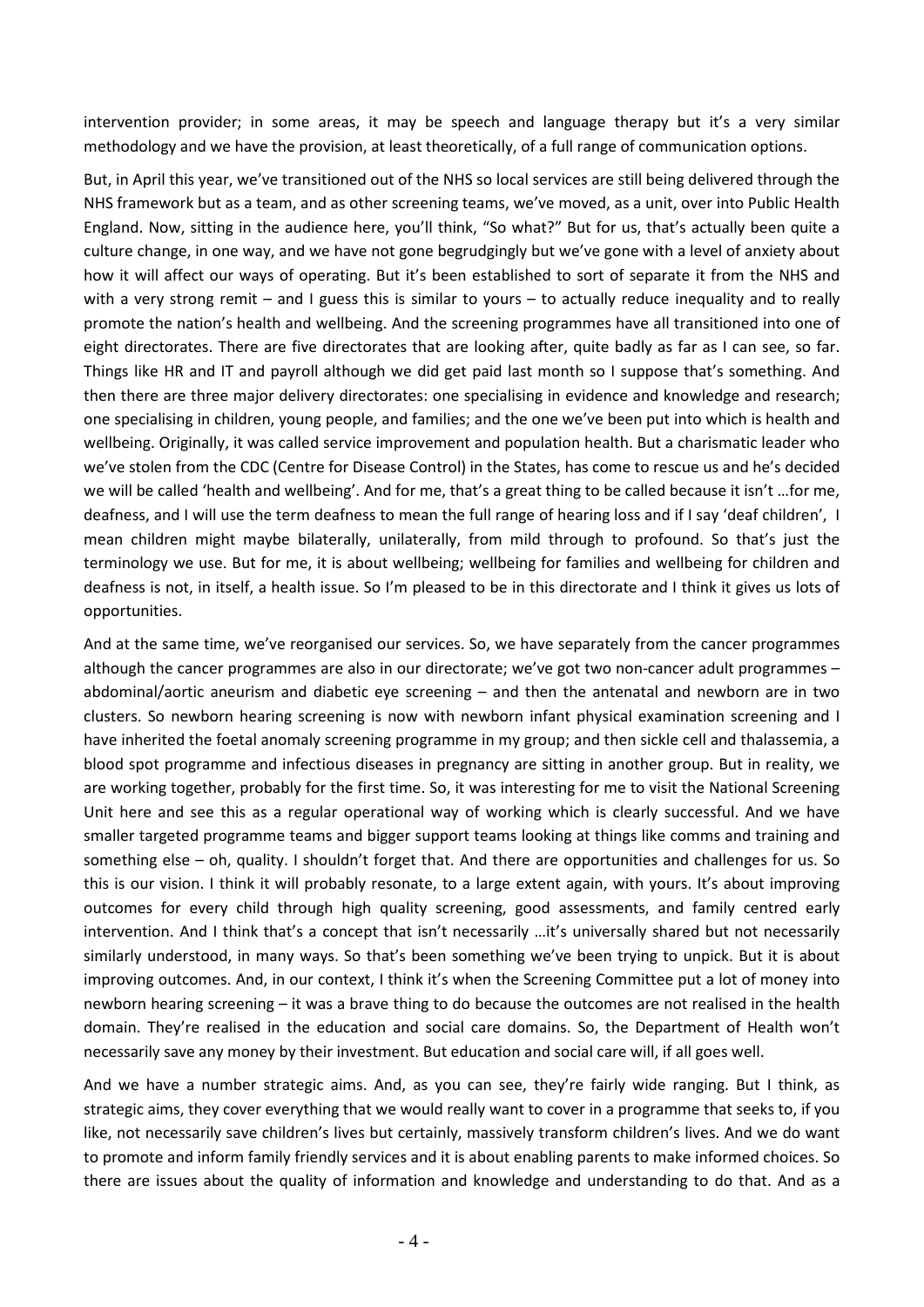programme centre, we also need to be effective ourselves. We want to ensure equality of access and yet I'm jealous of Pat's statistics because we can't do this. We have…we are so data rich but it's an area that we actually haven't analysed and it's something we need to do. But the bottom one is, we want to be recognised as a quality programme. We want to be evidence based and benchmarked. And that leads us to look at quality and we've heard a lot about quality today. So this is really how we envision our approach to quality. We're managing the population through the process, like a sieve and we're making a universal offer with effective systems, failsafes to ensure that we keep people within the system and we don't lose them because we don't know where they are, and with a culture of monitoring, evaluation, and improvement. And we publish very detailed care pathways – this is the Well Baby protocol, this is the Early Audiological Assessment, there's one for NICU, there's Neonatal Intensive Care Unit, there's one for follow up. So it's fairly prescriptive in terms of the recipe.

But we've talked a lot today about quality. And I'm going to just put a few numbers past you in a minute but it…I always resonate or it resonates with me that Plato said, "It's knowledge, not numbers, that really counts"; good decisions are made on knowledge not numbers. So how do we ensure that the numbers and the data we have actually translates into knowledge that affects the quality of the programme. So if you look at what quality is, cause we talk about things being quality but quality, actually, doesn't mean good. Quality just means how something is. You can have poor quality, high quality, great quality. So quality, in itself, is a movable feast. And it's the nature or the character of something and it can be affirmative and negative. And we have, in our systems, loads of what I would call neutral quality markers where we tick the boxes. We say, "Did this happen in the time it was supposed to be happening?" And then we celebrate the fact that our babies get screened in a timely way, get referred in a timely way, get assessed in a timely way, and come out the end in a timely way. Does that mean it was quality? No, it just actually means it was timely. So I think we really need to look, as well, at subjective measures and perceptions of quality because I might say to you, "You know, I saw the best film I've ever seen, last night" and recommend it to you and you'd go and see it and say, "Gwen, what were you talking about? I thought it was awful." Because we all have different ways of being and different aspirations. So, I think we need to think about what that will be like. And quality is also an issue of outputs and outcomes. And we all use the word 'outcomes' when we're talking about every aspect of our programme. Yet, are they really outcomes or are they things we do? And I think that affects how we might assess the quality. So an output is something that derives from a process. So we have loads of outputs in our pathways. So a step in a care pathway is actually an output or if you change the way you deliver a service; that's an output. It's not an outcome. An outcome is what happens as a result of that. So, from a child's perspective, is the increased developmental process; from a family perspective, perhaps does the parent feel more confident or at ease with the situation they're dealing with.

And when we're looking at our programmes, I think we need to actually separate what outcomes and outputs are because it's very easy to decide that your outputs are your outcomes. And I don't think that you necessarily, then, really measure the quality and I think we really need to be careful about how we do that. So I'm going to actually be a bit challenging to myself as well as, I hope, to others and actually saying in a data rich context, where we're counting everything that we can count, and we are counting some things in our programme that we haven't looked at in the last 12 years because we're not quite sure what we're supposed to do with it, but it's there. Or a lot of the numbers are there. And are we actually not counting some of the things that we ought to be counting because they're the things that matter? So if we look at our data system – we have a data system called Escreener Plus. As my colleague, Lindsay, mentioned in the Screener Workshop, this is Electronic Screener Plus but we do have humans as our screeners – we don't electronic screeners. But this is a routine screening management tool and this is what we know. I just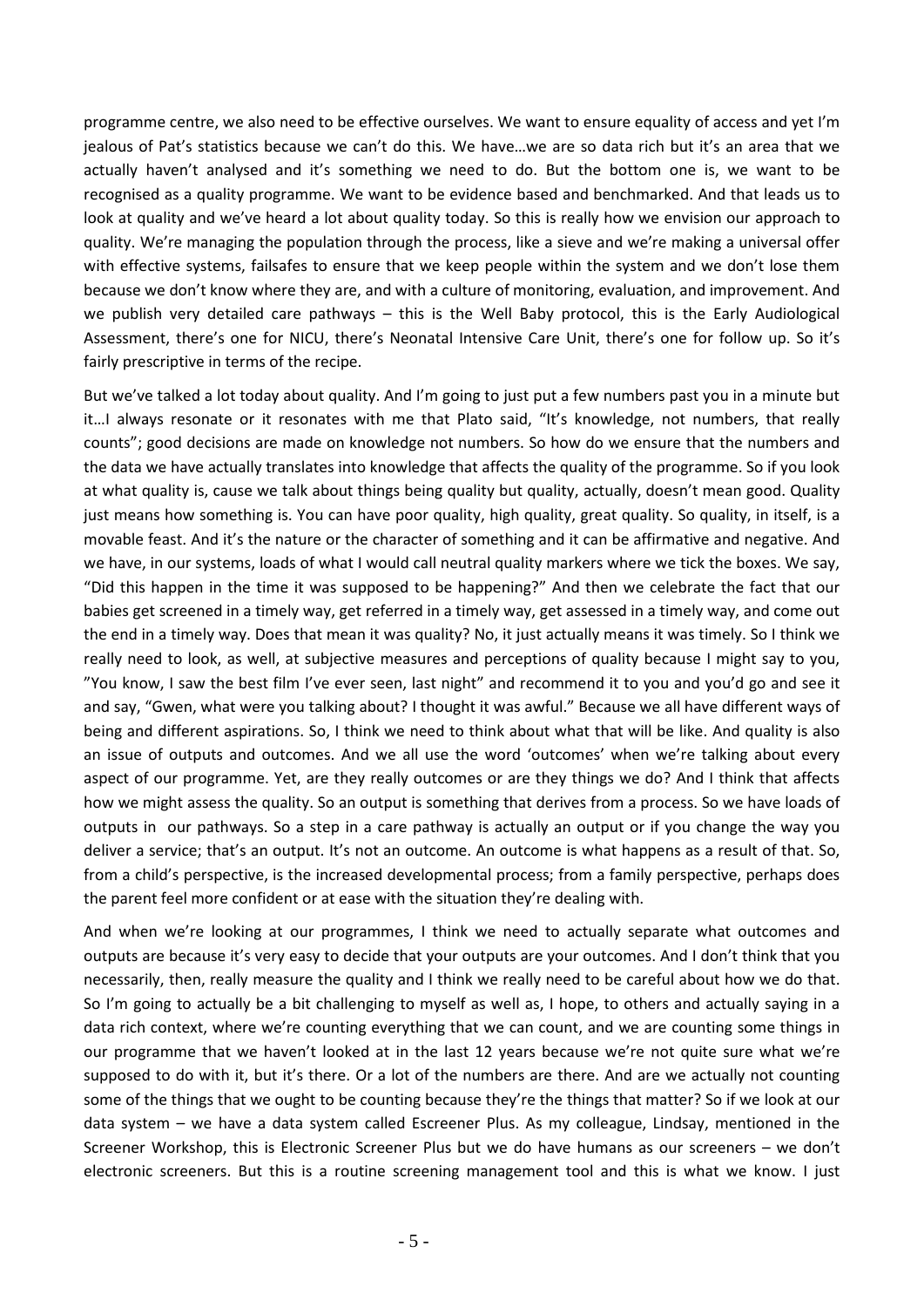checked before we came away that…where we're up to as of December, we've got one hell of a lot of records on the system. We've done an awful lot of tests. We know how many babies we're referring. And we know how many we're screening – over 13,000 babies a week get screened. 338 are referred and 27 – over three babies a day – are actually positively identified or recognised as having permanent childhood hearing impairment. It tells us a baby's journey through the process and it tells us some good things about the difference between when we started, after full roll out, and where we are now. So, for example, screen refer to assessment has gone from 29 days down to 16 days in that five year period. Amplification provision has gone from just under six months to just over eight weeks. And for us, that means entry intervention happens at the same time because one of our quality standards is that audiology services at the point of identification, not audiological certainty, must refer within 24 hours to the early intervention service. And the early intervention service, then, must respond and contact the family within two days and offer a visit. Now the family can say, "Come next week" or they can say, "Can you come tonight?" But by and large, babies and families are entering into an early intervention service about nine or ten weeks of age. So, that's been good for us to be able to track. But our database, which is very extensive, stops at the point of referral into intervention. So whilst on the other side, in the education side they, too, are data rich, in terms of outcomes and tracking progress but the two don't fit together. And this is a real challenge for us to be able to knit this together and it's something we're only just beginning to think that we can achieve so that children's outcomes can actually be tracked right back and looked at in terms of their aetiology, their journey, and perhaps have a more holistic look. And then, obviously it tells us how services are responding and performing against quality standards and, interestingly, in our case from the incident which was similar to yours, it was picked up through routine data monitoring and then, actually, put the other way rather than coming up from the local context. What the data doesn't tell us, how good our practitioners are or how well we work together because we talk about how well we work together but we know from families that it doesn't always feel like that to them. It doesn't tell us about the child's developmental outcomes cause we've not got there yet. It tells us nothing at all about the family's experience and it doesn't tell us about outcomes for families.

But when we started our quality assurance, we decided we'd look at the audit data, so we looked at the routine data and meshed it into the quality assurance process in which we decided, as well, to have selfassessment by services. So services assess themselves against the quality standards and then we verify it. And we send the butchers in to look at other people's meat. Because we operate a peer review system. So screeners look at screeners; audiologists look at audiologists; teachers look at teachers. They are all trained so that they ..it's a moderated process and we think it's been a strength of the programme in terms of its acceptability to the field. But I absolutely agree with you, [unintelligible 00:29:48], I think to have somebody to stand back from that, as well, would add a richness that would enhance the programme. But I think it's been the fact that people are peers that have made it acceptable in the field because nobody gave us a mandate to actually do this, we just took the space cause it was there. And then in the last cycle, we introduced case study reviews. So we chose babies from their unique identifier on the database, of usually a baby with a moderate loss and, perhaps, another one with a profound, and we then said to every stakeholder involved in that baby's care, we want all your notes in relation to this case.

Well, it caused mayhem. People were ringing up saying, "Could you choose another baby?" Because, despite the fact that the audit data and the process looked really hunky dory, the case studies told us otherwise. And then, once we'd done all this process, we'd give them back a report. They have the opportunity to question and challenge the report before it goes public. It then goes to those responsible for funding the service and then we actually publish them so they're freely available online. And I think it's probably important to say,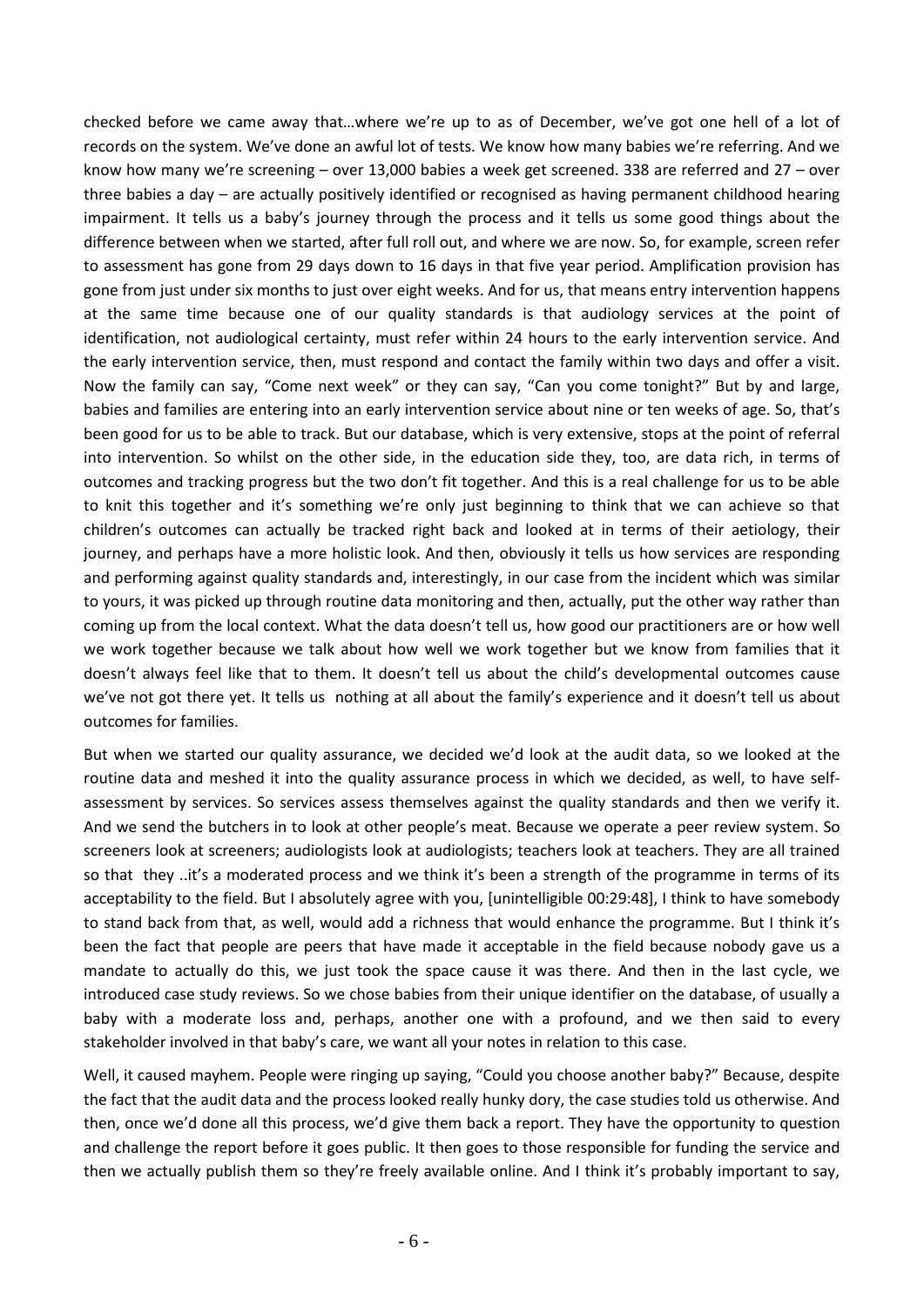when we did cycle 1, it looked like all the services were great. And it was only when we actually started thinking, well, they can't be that good, that we started delving down a little bit lower. So that was a question of, it we'd gone off the data and what they said they were doing, we'd have said everybody was fine. And yet we knew, from parent reports, that things weren't fine. So I think it's a question of we've refined what we've looked at, at every stage. And we look at how they're governed and their strategic partnerships. We look to see if the commission of services actually meet the needs of the children and families because how to specify the service rests at local level. We give them the specification that they need to perform against but we don't actually have the mandate to say, "You must do all that." They can turn round to us and say, "Well, we can't afford all that." We look to see how they have a quality improvement culture in place and whether they are engaging families in their development. And these are just our areas of quality standards and there's nothing unusual there. You would expect all of those to be measured appropriately. And then again, timeliness, whether they're – how good are they at actually putting their data in? And we look at how they coordinate and we look at how they fit their hearing aids. So, all of those things you would expect, I think, to look at in terms of the quality of a service.

And then we added the support for developing communication within a framework of informed choice. And in our context this was a very difficult standard for people because we're very, or have been, very politically driven by the philosophical belief of whoever headed up an intervention service. So if you live in one area of England, you may only be offered…you would, perhaps, be identified, whipped through very quickly for a cochlear implant, straight onto an ABT programme. You may never know of the existence of any other way forward. You may never meet a deaf adult. You will meet families, perhaps, who share that type of approach and support it. And in other areas of the country, you may actually, regardless of level of hearing loss, go straight into a sign/bilingual system. So the standard became you must be able to equitably provide access to a framework of informed choice. And in the early intervention workshop, tomorrow, we're going to be talking about that and [unintelligible 00:34:09] and his keynote tomorrow is going to be exploring it from a deeper perspective. You will soon realise that I'm not the philosopher. I'm Mrs Practical. I am a reflective practitioner, however. They have to identify and respond to complex needs because it was felt that children with complex needs were still getting a raw deal, even though 40% of them were being picked up early. And we also said, "We require you to have a functioning, what we call, a chswg – which is Children's Hearing Services Working Group – and on that working group, it's a strategic group. It must plan together and parents and service users must be equal members of that group, as must members of the deaf community. And then, a couple of years ago, we did a quality workshop based on these principles in Como. I don't know if, maybe, some people here were at that quality workshop. And we actually shared – it was a mixed group of people: parents, clinicians, and people from all different aspects – and we shared and discussed what the standards were and what visions and goals were. And there was a lot of agreement about these are the right quality markers. There was some variation in what people felt were desired outcomes. But there were huge differences in priorities in defining quality. So parents chose different indicators to be top of their list than planners and funders did. So, it showed immediately that we actually need to broker this in some way. And a lot of services have said to us, "Oh well, we know that parents like our service cause we do satisfaction surveys." But does satisfaction with a service actually mean it's a quality service. And I filled in a questionnaire. I was upgraded on the way in, which was lovely, although I was wakened up to do the questionnaire. First question – did we greet you by your name when you came on the plane? So I ticked 'yes'. Presumably they'll get some points for that. I couldn't care less. But there wasn't a question, "Did we disturb your much needed sleep by waking you up to do a questionnaire?" So, you know, does it mean that it is a quality thing? You get the behaviours that you choose to measure. And I think that's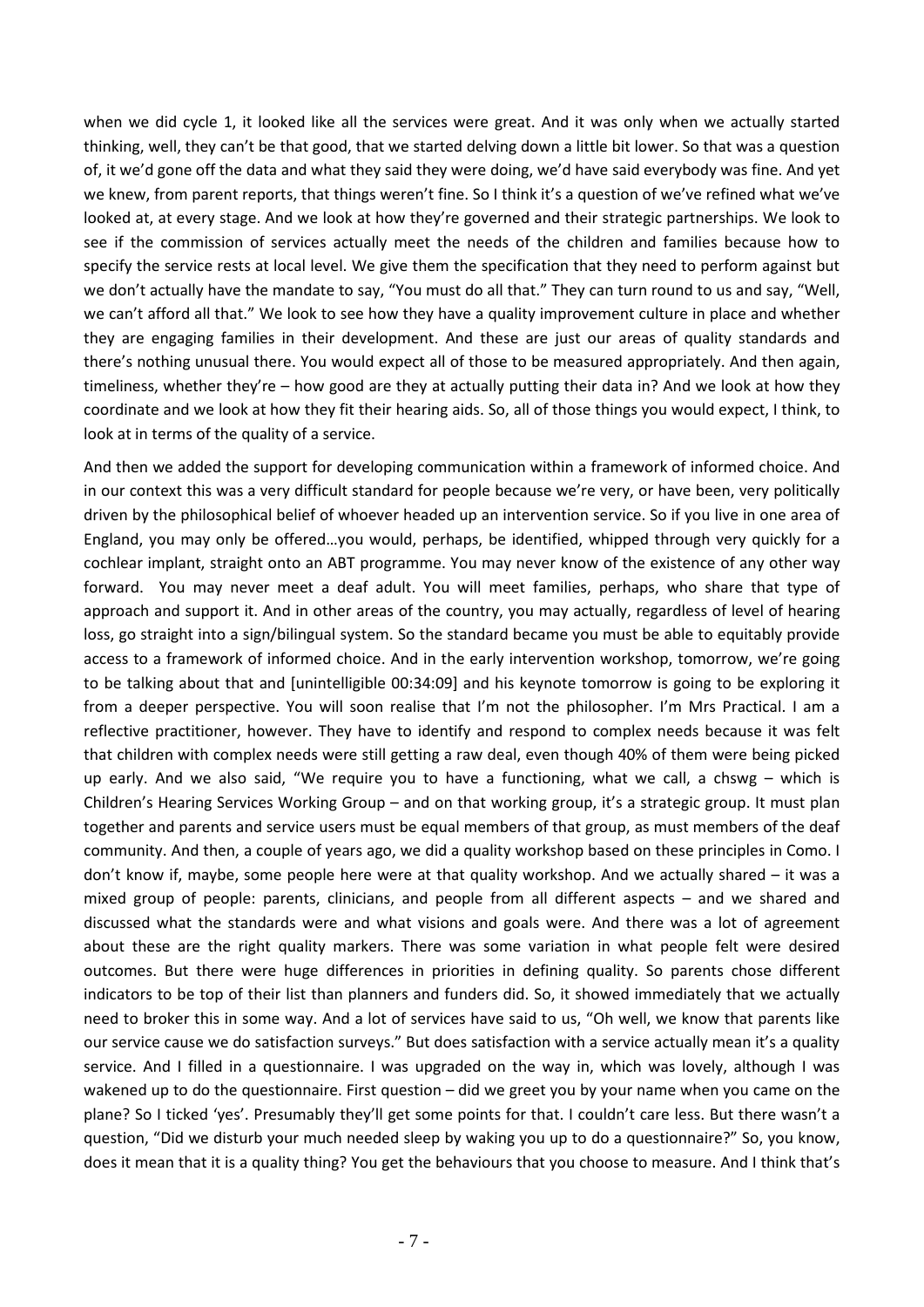a danger for us when we define outcomes and they're usually the ones that you can measure, that's the way people will perform. And I don't know if you have standardised tests of educational attainment for children in schools in New Zealand and Australia. We have them at home, SATS, standardised assessment tests. They're imposed on children at 7 and 11. They're tested in science, maths and English. So the teachers do science, maths and English in that year, they don't know where anything is, they've never heard of a king, no other culture, but they're knocking spots of each other in science, maths, and English. You get what you choose to measure. So a couple of years ago, with John Bamford at the helm, we actually tried to undertake a study and it set out to be about outcomes. It didn't evolve to be about outcomes. The most useful parts of it came in trying to look at what quality was from a parental perspective.

And it's interesting cause you'll see my boss, collaborator, Adrian Davis, who many of you, you will know his name in newborn hearing screening, he's a great thinker. He's an epidemiologist. And we evolved the joke in every research meeting. We said, "Have you heard the joke about the epidemiologist?" "No, I haven't heard the joke about the epidemiologist." And we said, "Well, there's a guy with a magnifying glass and there's a patch of light on the floor – a spotlight. And the guy who's an epidemiologist with a magnifying glass is really going through every area of the ground with his magnifying glass having a look for something. And somebody comes along and they say, "What are you looking for?" And the epidemiologist said, "I'm looking for my glasses. I've dropped them." And the guy said, "Well, where did you drop them?" And he said, "Well, over there." So he said, "Well, why are you looking here, then?" And he said, "Well, there's a light here." And you look, sometimes, for what you want to look at and not necessarily for where you should be looking.

So we were trying to see how we could do this. So we developed a questionnaire. This was very much Ayliss Young's leadership in this particular piece of work. We developed a questionnaire which was for parents to tell us about their views of services. But we didn't want to just have a satisfaction questionnaire although you might think this is a satisfaction questionnaire, it's just a slightly deeper one. But we actually asked them to describe the structure of what they got, in terms of its timeliness and its availability to them. And then we tried to ask them about the content of intervention. We never got to the point where we actually looked at the curriculum, if you like, of intervention. But they looked at…they measured it in terms of the quantity of what they got and the relevance as well as the satisfaction. And then the process of it, so we asked them, actually, do you think it's important, what you're getting because we did have some parents say, "Well, she comes every week and I'm not sure what she is." And I …this is not a lie. One parent put, "She has never done the ironing." This was a teacher of the deaf going in. So, clearly the teacher of the deaf had failed to explain the relevance of her support. And then we asked them about the impact of the intervention, which may be positive or negative. And these are just a couple of screenshots from the actual questionnaire. So they …the families themselves listed all the people they were having, down the left hand side. They nominated them. And then we asked, "Who have you had contact with?" And then, "If you have had contact with, how much do you get?" Tick if you were offered the service, as opposed to had to go and look for it. Tick if you were offered it but actually you didn't want it. You refused it at the time. Tick if you would have liked to have actually had it but were never offered it. And tick if you feel it was hard to get the service. So we tried to get a feel for the situation that they were in. And then we asked them about what sort of behaviours the professionals displayed: so did they get enough time to talk to them; do they include you in designing the support for you and your family; can you personalise it; how well do the professionals take into account your culture and lifestyle when they're working out support plans. So, I will be coming at half past three every week, whether you like it or not, and if you're out, tough. And we asked them to grade the extent and then asked them to say how important it was for them, "How important is this for you, now?" And then, "Has the support made a difference?" So overall, how much has this professional support made a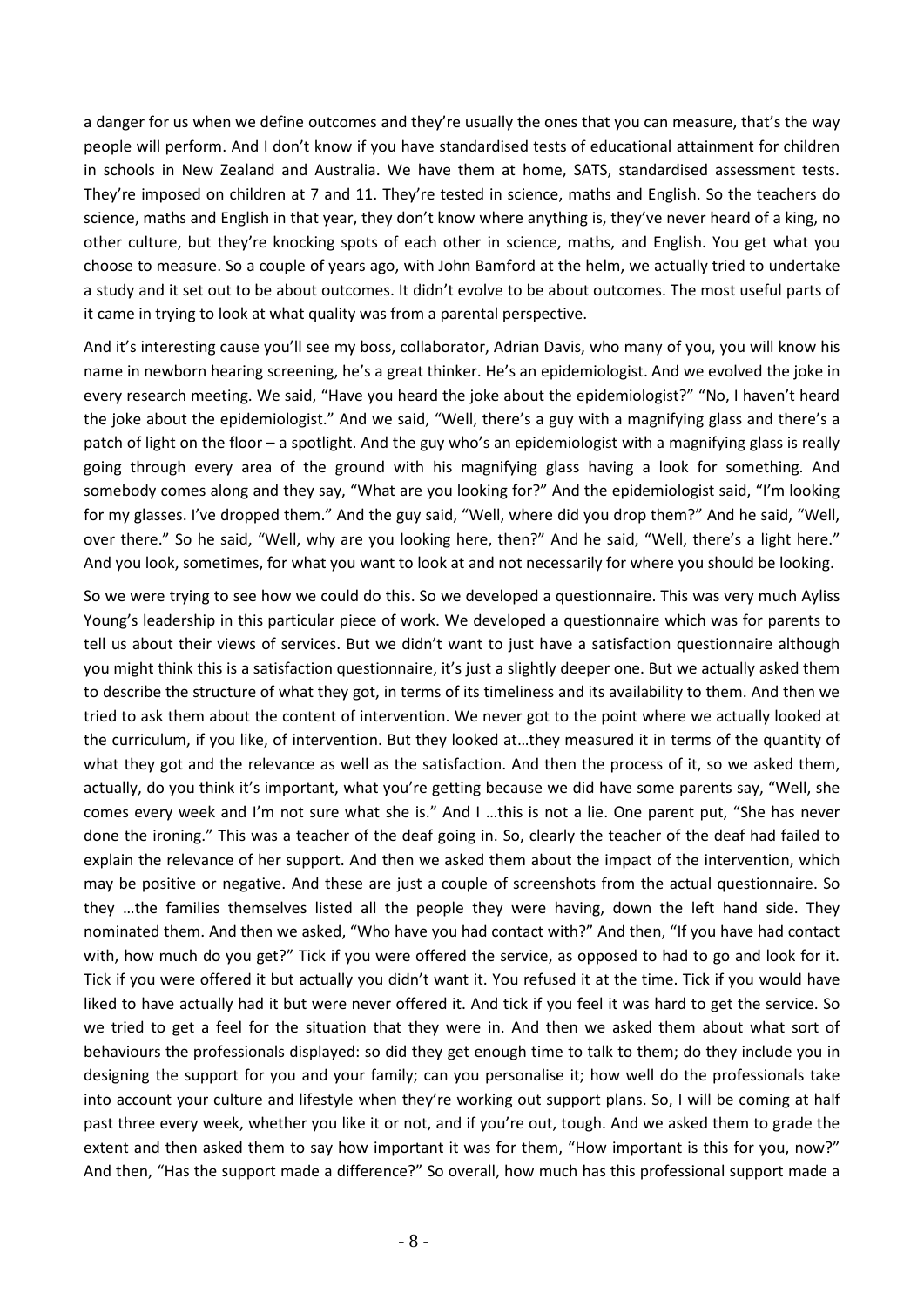difference, not only for your child but for you and your family and yourself as a person? And both Mums and Dads or other carers filled this in. And then we asked them, "Has the difference been positive or has it been a negative impact on your family?" And at the same time, we were doing this, we were actually undertaking QA cycle 2; two completely different processes but they were going on at the same time. And then we were able to actually look at what we were getting on both things. And what was very interesting and dismaying was that parents who were expressing high levels of satisfaction with their services, were in services that were failing to meet the quality standards and the we felt were inadequate services. So they may have a had a hearing aid fit at nine weeks; unfortunately, they didn't have a service that knew how to fit a hearing aid well. So this was early on in our process, remember, I would…I don't want to run down any of our professionals cause I think we've all been on a steep learning curve, working with families and children early on and I think the response has been fantastic. But, one of the things we asked, of course, in the research study was how do you feel about what you're getting now. And the families had very young children because of the nature of the study. And you have to ask yourself that if they look back in years to come, if they said they were satisfied, would they still be satisfied in the knowledge of how their child and their family had progressed? We won't know that. But the areas of most dissatisfaction were in these two domains: professional communication and information sharing – which they perceived to be gatekeeping. We use the term 'gatekeeping' as the approach where you would say, "I'm not going to give you that yet. You're not ready for that yet. I'll give you this bit of information because I think you're still grieving or I don't think you'll cope or might get upset." So, parents were upset about gatekeeping and more or less said to us, "We want all the information. We'll decide whether we read it. We'll decide when we're ready but please don't tell me I can't have it. They were very upset about bias and they didn't like not being given informed choice. In other words, they didn't know what they didn't know and if you don't know, you can't ask. And they also felt that the language some professionals used really made it clear where value judgements were being made about different ways. The other thing they complained about was a lack of cohesion and coherence in the way support was offered. Now, look at the QA. QA felt, when the self-assessments that they were great teams. So we've all been congratulating ourselves, we have. Health and education working really well together. We've got different professionals all feeling they were a team but what families said was, "They think they're a team but it doesn't feel like a team." So, if you think of the information and communications, these are just a couple of screening leaflets. Well researched, well written, good feedback, and we've got masses of other, I think, quality information that we give out to families. And yet, here's a photograph I took. Mark Douglas is going to recognise this place because he actually was working in this place when this photograph, when this sign was up there. But as you take your baby to the Clinic, this is the sign you see. "Warning: Deaf people" And they actually thought it was to tell you that, as you drive your car in, there may be people on the campus, because a lot of deaf people are employed here, there may be deaf people on the campus who will be unaware and won't hear your car coming in. But, of course, I walked in and thought, "Oh my God, the deaf people just be coming out to attack you at any moment. I must keep my eyes open for one." And when I shared it with the Head of the service, that sign had been up for about four years and nobody had ever said. But when we asked the parents, they said, "Yes, I've always thought that was awful. I didn't know what it meant." So we need to be careful, don't we?

And the other thing that they said that they wanted, in both the 'my views on services' questionnaire and in our Quality Assurance programme was that the family experience was made much more positive when the professionals worked and delivered in a truly multidisciplinary way. So, some people having prominence when others, not everybody thinking they would be the key worker, and they expressed the need to have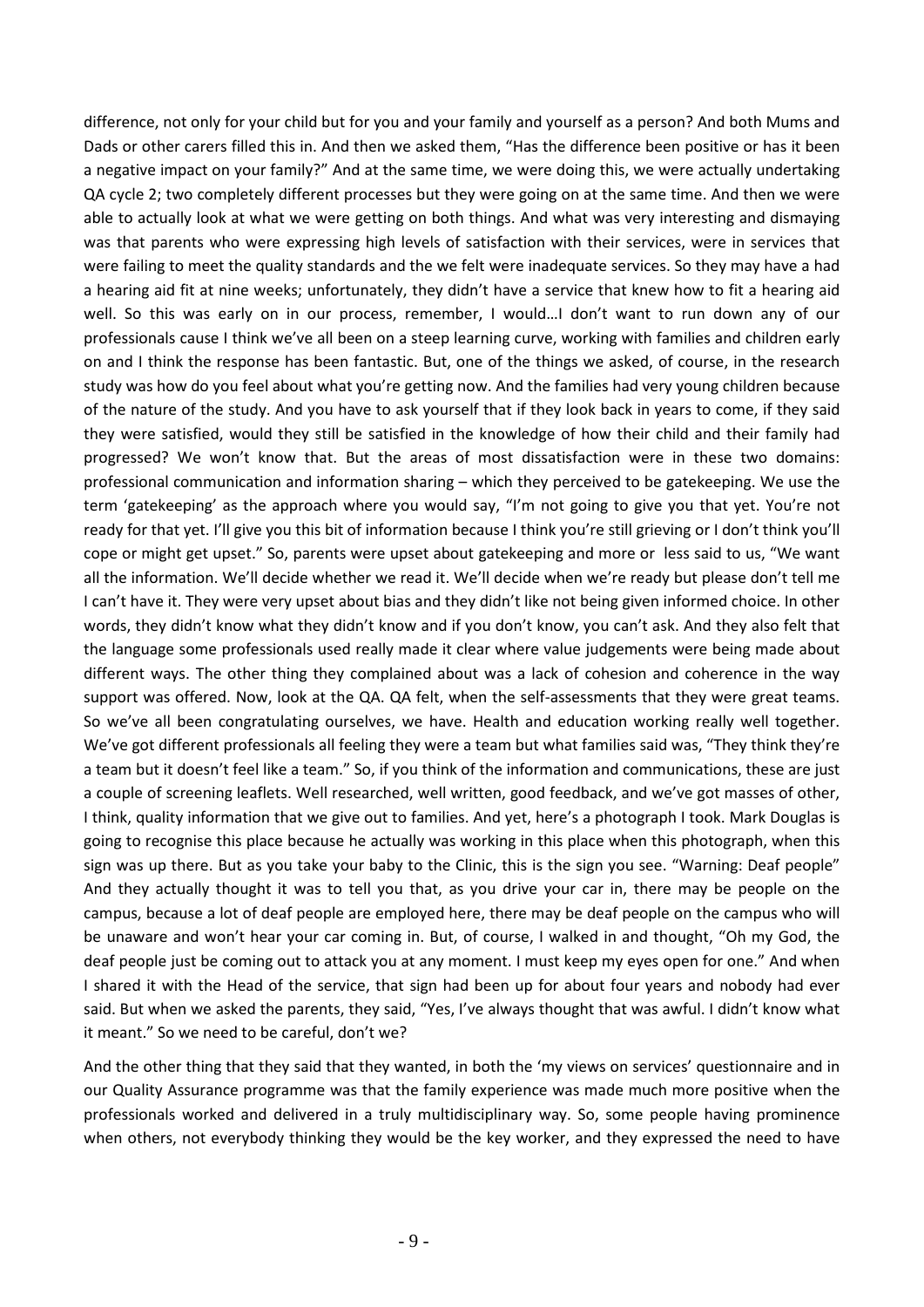seamless services. Now do you use the word 'seamless' in your vocabulary? You' talk about something was good if it as seamless. So what do we mean by 'seamless services'?

Now I hesitate to show the next picture because when I went shopping on Sunday, due to the fact that my luggage arrived 24 hours after me, I thought I 'll just go and get a few staples with my compensation money. And I have to say, this garment that I'm going to show you is in lots of the shops in Auckland. So please, nobody have one on. This is a seamless garment. As you can see, it's probably a wonderful manufactured thing because there are no seams in this garment. But it doesn't fit. It doesn't look good. It's probably quite uncomfortable to experience. So, I wonder whether 'seamless' actually mean ill-shaped and, in my mind, this is what we're aiming for. The model helps, of course, but this is a garment which is well-seamed. So there are lots of seams in this garment. It's probably been made by lots of people. But the seams are so well put together that you can't see them, nor feel them, and it fits well. And I think this is what we want our services to be: our screening services, our intervention services, our medical services, need to work so well together that they feel a good fit for families. And why do they fit families really well? Cause families are all different sizes, although I will be taking, I have to say, the Trim Milk – I've fallen in love with the Trim Milk. So what a public health intervention pack. You've got full fat, on one of the jugs, and Trim on the others, and in England, Trim means quite shapely and nice. So I'm really stocking up on the Trim Milk. But it is about fit for purpose and something that meets a family's needs. And this was just one of the quotes that came out of the research. This was a piece of research undertaken in 2011 and this was in a context where the service had rated its multidisciplinary working very highly; felt they were a good team. Clearly the parent, who said this, did not feel they were a good team. I'll just give you a moment to read to the bottom. Okay? So just whizzing on, I don't want to go too far over late but I did start late, Greg.

So we talked about outcomes. So let's just think about those outcomes for a minute. We all know that early identification isn't enough. That isn't the intervention. It's part of the intervention but it's not enough. We know from lots of research now, a great body of evidence, incontrovertible evidence really, that the gains and advantages are predicted on early identification plus early intervention. Is one without the other unethical? But it has changed how we think about the services we deliver and it's quality intervention that makes the difference. And I don't know, yet, whether we know what quality intervention looks like. So how are we going to define and develop and assess what quality is like? So if you look at the research and we could spend another hour doing that but we won't cause I know you'll be doing it anyway. Are early identified children doing better? Well, yes they are. But Cathy mentioned this morning about speech. And a couple of the studies do look at speech but they haven't actually found necessarily a link. But we're looking at language, vocabulary, quality of life indicators, if they're there, are usually related to audition rather than other aspects of life, and are we forgetting to look at children's learning because we do want to see educational outcomes. When Brian spoke this morning, he was talking about kids doing as well as non-deaf kids yet there's very little of the research looking at learning. Karen Kritzer in the US looking at mathematical learning and finding that deaf children, even very early identified deaf children, have not got foundational mathematical concepts to start school. And Theresa [unintelligible 00:52:03] is looking at the development of executive function; others, Brenda Schick, theory of mind. But we're actually measuring the language because we've decided that's the golden goal. And yet, recent work from Chris [unintelligible 00:52:15] has been looking at pragmatics. And they've been looking at their kids who, in the Colorado context, of course, they've got a nice tight natural group. They've got children who are identified early and have had what we would consider to be a quality intervention and they're looking at children who are doing great in their language. They're up there on the scores. They're got great vocabularies. Some of them achieving quite well educationally, within the typical range. And yet, when she's looked at their pragmatic skills, these children's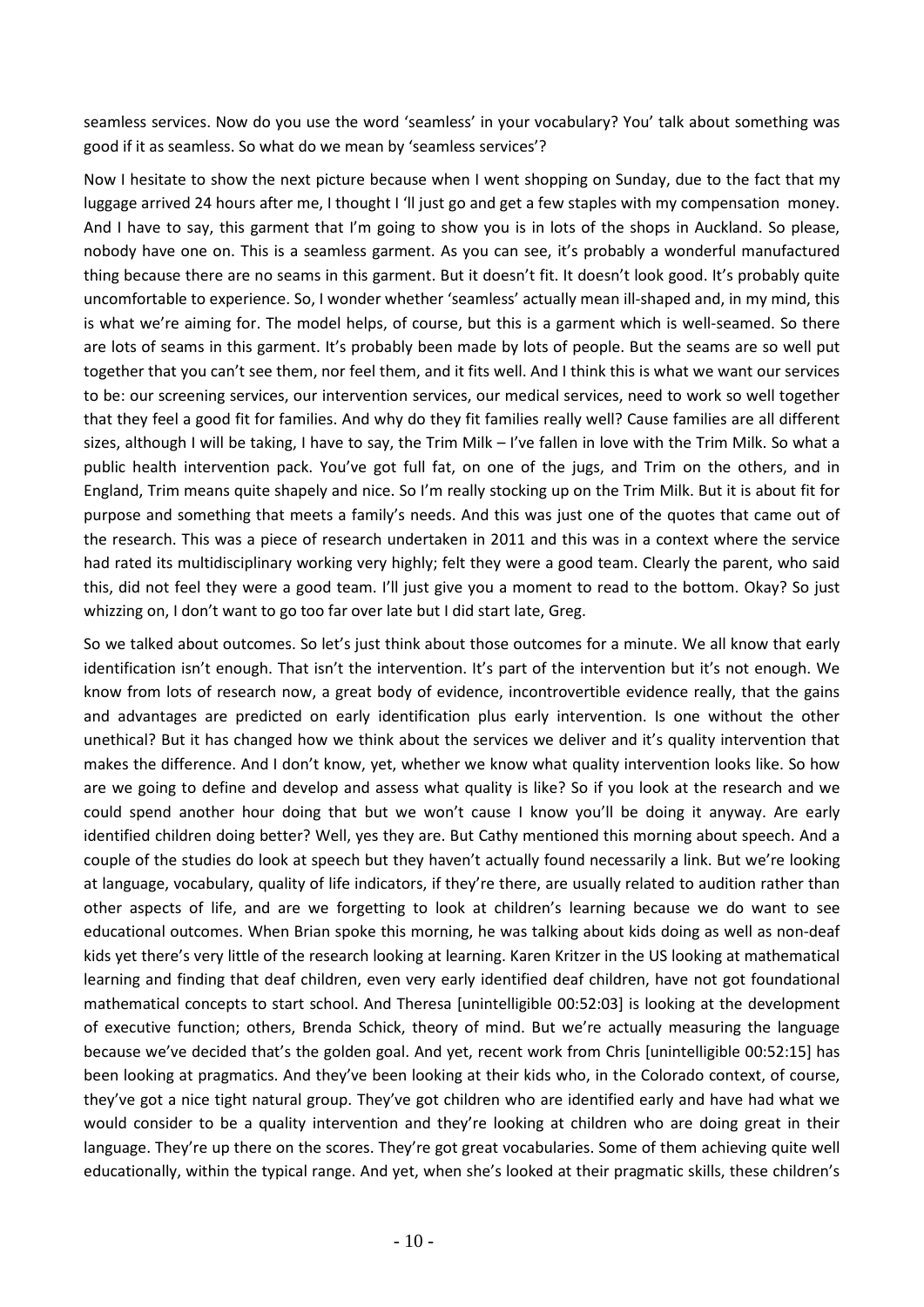pragmatic skills, they're social use of language is right at the bottom. It's on the floor and completely out of kilter with their language and vocabulary scores. And if you look at the mainstream studies, low pragmatic ability is actually what puts you in a risk position for resilience and bullying and the lack of ability to actually socially interact with confidence. And are we then, actually meeting what a family would define they wanted as an outcome for their children? I don't think so. So I think we really need to think about that.

And we have great longitudinal studies going on. And I didn't get to [unintelligible 00:53:39] presentation this morning cause I was in the screener workshop – this afternoon rather. But I am going to listen to her next week and are we really learning enough from our longitudinal studies to inform the intervention. I don't think we are yet. We're watching children and tracking children but are we really saying hey, if that gap is opening there, what can we do to change the intervention to close that gap at every step because it isn't acceptable anymore for those gaps to still be there when children are eight. And I think…I'm sure you will know about [unintelligible 00:54:15] studies with that language technology. We know an awful lot now, about the quantity of conversational interaction in the home being a very important indicator for later successful outcomes. Are we really doing that …are we supporting families in that as early interventionists or are we setting them on homework programmes to develop more vocabulary to follow a certain pathway. And there's plenty of evidence out there now that children do better when families are engaged with services. And yet what does engaged actually mean? Does it mean that they're just being compliant with what we want them to do? Or does it mean that they are actually moulding our intervention because they are taking the lead in what they want for their children. And I think we really need to question …we often say, hard to reach families. And yet there are no hard to reach families. But there are hard to reach services. And I think we need to change that concept around.

And as we get towards the end, I just want to share this with you. You may have heard about this. Our outcomes framework in the NHS is very set and it's very output based I think. But just recently, we've had to have a new look at patient outcomes within NHS. We had, in mid-Staffordshire, we've had to have a public inquiry because there was the most monumental failure of care. In-patients were just so badly let down. There were some deaths. There were very uncomfortable, almost cruel patient interventions. Nurses and doctors forgot, really, what their purpose was and that it is all about patient care. And the reason they did was because the outcomes framework that judged the quality of hospitals, was target driven. And it was target driven for patients not to stay too long in A&E. It was target driven so you find yourself, if you get up to three hours and 59 minutes in A&E, you're on a trolley and in the corridor fast because you can't stay in A&E. But in a serious note, this was a monumental failure of care that was presided over by people who should have known better. And the people delivering the care, doctors and nurses who go into this profession to deliver care, felt that in order to meet their targets, they lost sight of the fact that compromising family centred care was the wrong thing to do, a wicked thing to do. And we had out of this, investigation the Frances Report. And it's really salutary reading. And at the same time as this was going on, unconnected and not a causal relationship but associated, we've had a Children and Young People's forum who have been looking at defining outcomes in families and young people's terms. They are not the same as those people who are planning service feels that the outcomes should be. And I think, in this way, in this context, for us, parents of deaf children have been ahead of the game because parents of deaf children have been telling us what our services should look like and I don't think we've always listened. And one of the things that I did in my career, between being a Head of Service and then coming into a more academic and health related strategic post, was I went to work for four years at the National Deaf Children's Society in London, as the Director of UK Services. And I can absolutely say I learned more in four years working for a parents' organisation than I learned in 25 years of being a service deliverer. And, you know, they have